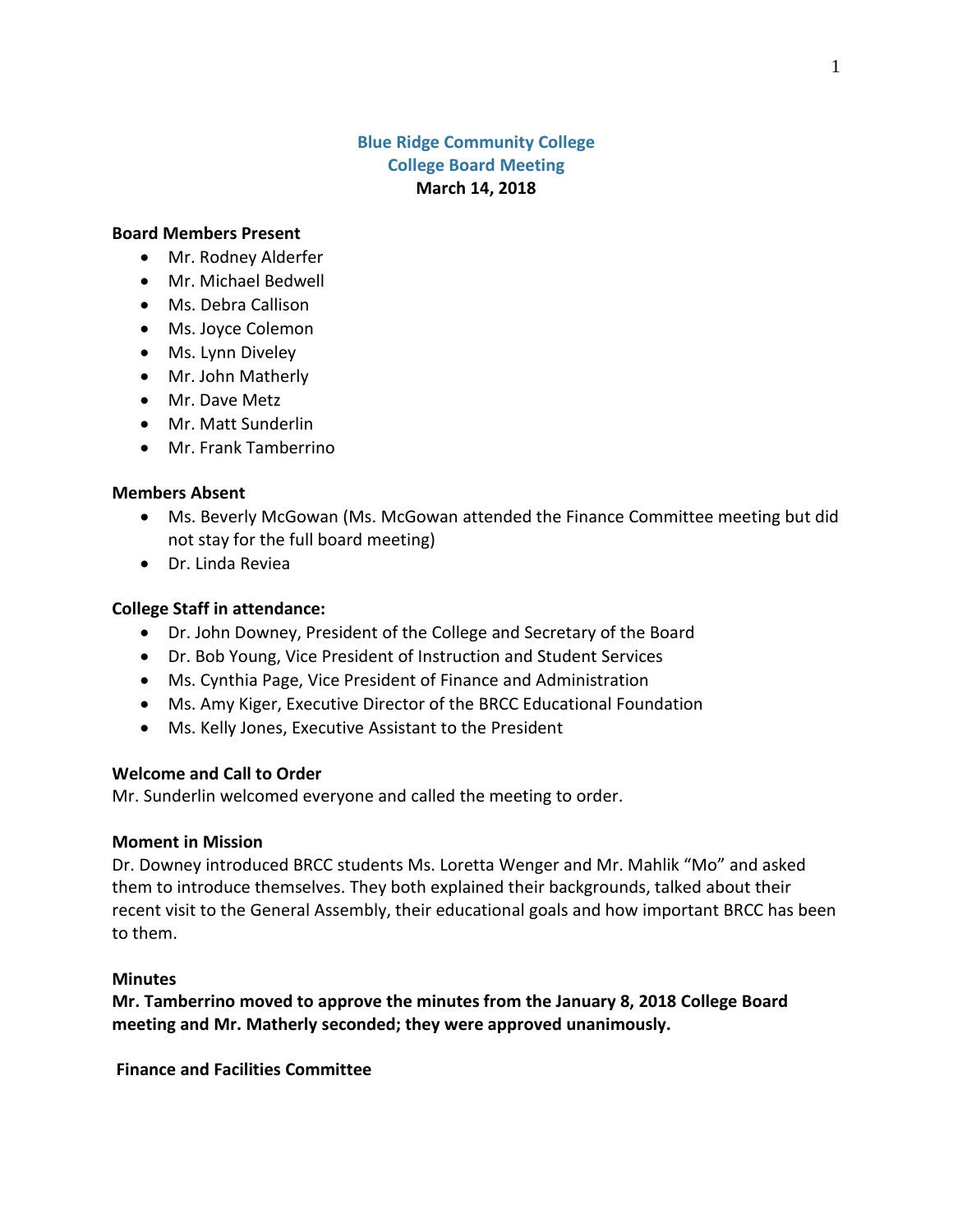#### **Local Funds Financial Report**

Ms. Page presented the local funds financial reports for the three months ended January 31, 2018. **These reports were recommended from committee for approval and to be filed for audit; this was approved unanimously.**

Ms. Page distributed a parking plan for the Board to review; the VCCS requires an updated parking plan every two years.

**The parking plan was recommended from the committee for approval; this was approved unanimously.**

# **Facilities Projects Update**

Ms. Page reviewed the status of campus construction projects.

**Parking deck** – The College received approval to start using the parking deck in January which is being utilized by students and employees. The construction company is working on adding the conduit for the cameras.

**Bioscience-**construction on the bioscience building is expected to start the end of March and there is a fourteenmonth build schedule with an anticipated opening in Fall 2019.

# **Investment Policy**

Ms. Page reviewed the Investment Policy reminding the Board that College Boards are to have an Investment Policy and noted that this one matches the VCCS Investment Policy. **The Investment Policy was recommended from committee for approval; this was approved unanimously.**

# **Curriculum and Student Affairs Committee**

Mr. Tamberrino reported for the committee, referring to the lengthy agenda.

# **ACTION ITEMS**

- 1. Approval of activation of the following courses from the VCCS Master Course File to the BRCC Catalog. **These were recommended from committee for approval; these were approved unanimously.**
	- a. MTH 281 Introductory Abstract Algebra
	- b. MTH 280 College Geometry
	- c. NSG 115 Healthcare Concepts for Transition
	- d. MKT 282 Principles of E-Commerce
	- e. MKT 284 Social Media Marketing
	- f. ADJ 134 Collection and Preservation of Physical Evidence
	- g. ADJ 173 Forensic Photography I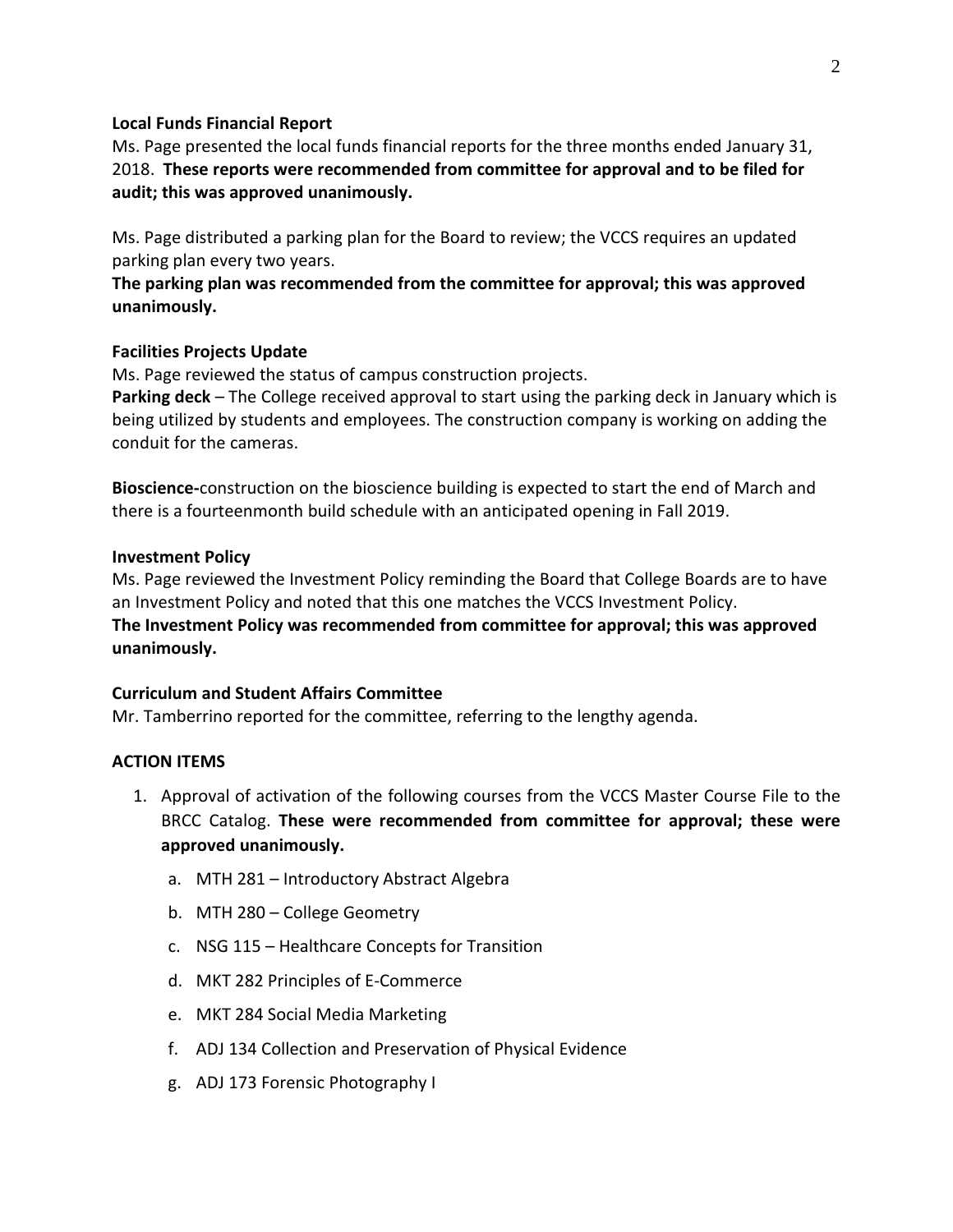- h. ADJ 231 Community Policing
- 2. Approval to remove the following courses from Associate of Arts and Sciences approved electives: ADJ 110, ADJ 111, ADJ 120, ADJ 140, ADJ 161, ADJ 215, ADJ 216, ADJ 228, ADJ 229, ADJ 232, ADJ 234, ADJ 236, and ADJ 245. **These were recommended from committee for approval; these were approved unanimously.**
- 3. Approval of changes to the AAS in Human Services
	- a. Replace SOC 215 Sociology of the Family with PLS 135 American National Politics. **This was recommended from committee for approval; this was approved unanimously.**
- 4. Approval of changes to the Associate of Arts and Sciences, College University Transfer: Business Administration Specialization. **These were recommended from committee for approval; these were approved unanimously.**
	- a. Replace Mathematics I (math elective) with MTH 161 Pre-calculus
	- b. Replace Mathematics II (math elective) with MTH 261 Applied Calculus
	- c. Replace MTH 157 Elementary Statistics with MTH 245 Statistics I
- 5. Approval of changes to the AAS in Computer and Electronics Technology and AAS in Computer and Electronics Technology – Secure Computer Networking Specialization. **These were recommended from committee for approval; these were approved unanimously.**
	- a. Replace MTH 103 and MTH 104 with MTH 111 and a technical elective
	- b. Replace MTH 163 and MTH 164 with MTH 161 and MTH 162 for transfer only
	- c. Remove PHY 201 option
	- d. Remove HLT/PED Requirements
	- e. Remove 1 social science elective
- 6. Approve changes to the AAS in Administration of Justice. **These were recommended from committee for approval; these were approved unanimously.**
	- a. Approval to discontinue specialization in Law Enforcement and specialization in Corrections in the AAS in Administration of Justice degree
	- b. Replace Mathematics/Natural Science with MTH 154 Quantitative Reasoning, CHM 110 Survey of Chemistry, BIO 101 General Biology I, GOL 105 Physical Geology, or PHY 100 Elements of Physics
	- c. Replace ADJ 120 Introduction to Courts with ADJ 211 Criminal Law, Evidence and Procedures I
	- d. Replace ADJ elective with SPA 150 or SPA 101 or ASL 101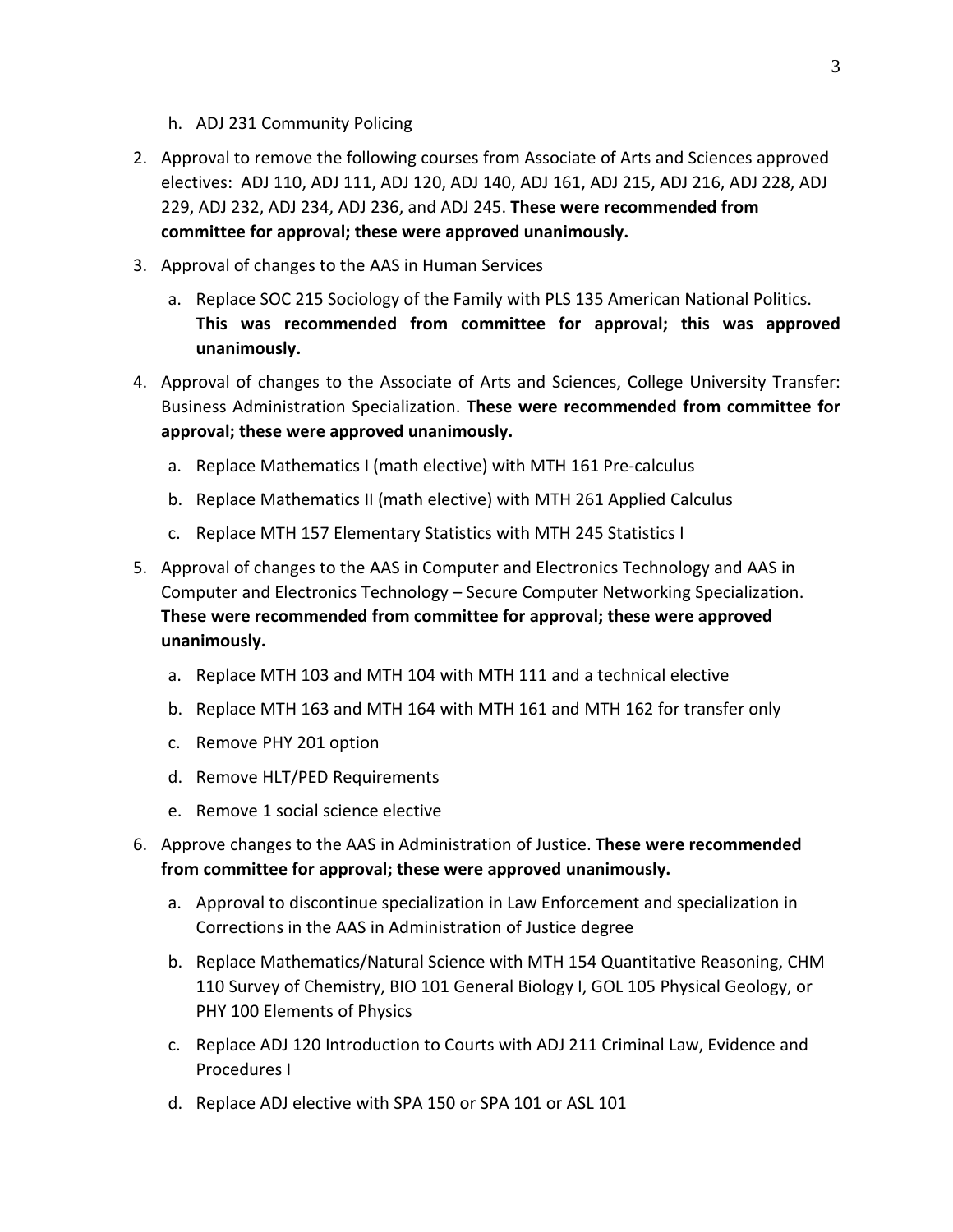- e. Add social science elective: PLS 135, PLS 211, PLS 212, HIS 121, HIS 122
- f. Remove ENG 112 as a requirement and add ENG 112 or ENG 115 as options for ADJ 215
- g. Replace social behavioral science elective with PSY 200 or SOC 200
- h. Add ADJ 117 as an option for ADJ 140
- i. Add approved electives for ADJ program: ACC 211, BUS 100. UMS 107, UMS 111, UMS 177, UMS 211, GIS 200, GIS 201, SPA 150, SPA 100, SPA 102, SPA 201, SPA 202, ASL 101, ASL 102, ASL 103
- j. Revision to CSC in Applications in Law Enforcement: Remove ADJ 236, ADJ 228, ADJ 232, and the ADJ elective. Credits reduced from 24 to 12.
- k. Revision to CSC in Applications in Corrections: Remove ADJ 145, ADJ 245, ADJ 248, ADJ elective. Replace ITE 119 with ENG 111. Replace ADJ 110 with ADJ 140. Credits reduced from 21 to 9.
- 7. Approval of new proposals. **These were recommended from committee for approval; these were approved unanimously.**
	- a. AAS in Business Management: Marketing Specialization
	- b. Career Studies Certificate in Marketing
- 8. Approval of changes to the Administrative Assistant Career Studies Certificate. **These were recommended from committee for approval; these were approved unanimously.**
	- a. Name change from Administrative Assistant to Office Support Technologies
	- b. Delete ACC 115 Applied Accounting or ACC 211 Accounting I
	- c. Delete AST 201 Keyboarding III
	- d. Delete ENG 111 College Composition I or ENG 116 Writing for Business
	- e. Add AST 238 Word Processing I
	- f. Add ITD 110 Web Page Design I as an alternate choice to ITD 130 Database Fundamentals
	- g. Change catalog program description
- 9. Approval of addition to Credit for Prior Learning Manual. **These were recommended from committee for approval; these were approved unanimously.**
	- a. Award credit for EMS 100 for Basic Life Support (BLS) Provider Certification or BLS Instructor Certification
	- b. Award credit for EMS 111 and EMS 120 for Emergency Medical Technician (EMT) certification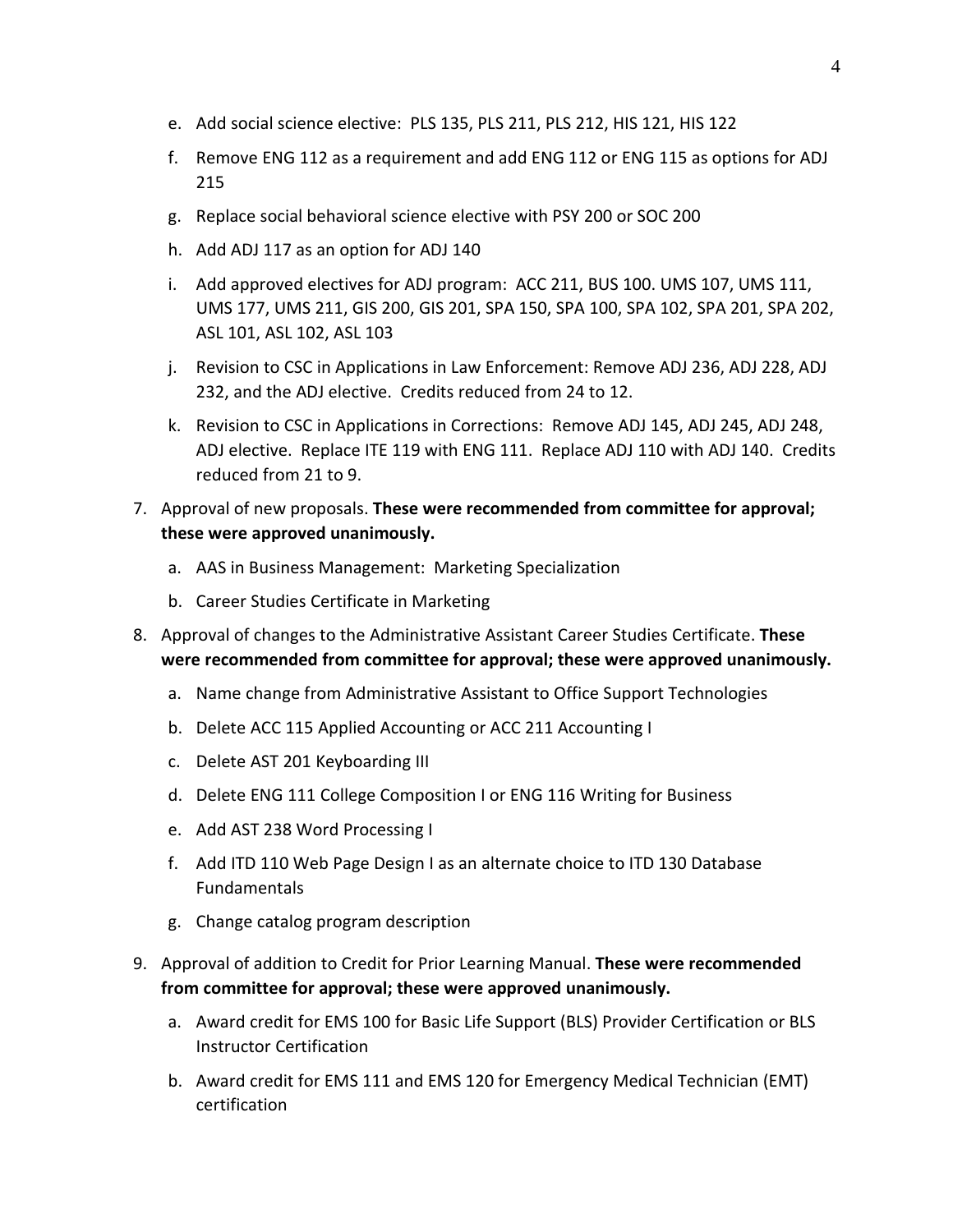- c. Award credit for EMS 111, EMS 120, EMS 151, EMS 152, and EMS 170 for Advanced EMT (A-EMT) certification
- d. Award credit for EMS 111, EMS 120, EMS 151, EMS 152, EMS 154, EMS 155, EMS 157, EMS 159, EMS 170, EMS 201, EMS 205, EMS 207, EMS 209, EMS 211, EMS 216, EMS 242, EMS 243, EMS 244 and EMS 245 for Paramedic Certification
- e. Students who hold an Emergency Medical Technician Intermediate (EMT-I) certification may be eligible for credit for prior learning, and should consult the program director.
- f. Award credit for ADJ 134 for completion of 40-hour DCJS Crime Scene Processing and Evidence Collection Training
- g. Award credit for ADJ 229 and ADJ 231 for DCJS Crime Prevention Specialist **Certification**
- h. Award credit for ADJ 173 for completion of 40-hour DCJS Crime Scene Photography training
- i. Award credit for ADJ 112, ADJ 100, ADJ 133, ADJ 215 and ADJ 227 for certificate in Police Executive Leadership Development (Administrative Officers Course) from Southern Police Institute
- 10. Approval of Service Animal Policy. Dr. Young reviewed the Service Animal Policy.

**This was recommended from committee for approval; this was approved unanimously.**

# **INFORMATION ITEMS**

- 1. State Approval Status
	- a. Nursing
	- b. Emergency Medical Services
	- c. Associate of Fine Arts
	- d. Advanced Manufacturing
	- e. Automotive
	- f. Business Management Marketing Specialization and Marketing CSC
- 2. Accreditation
	- a. SACSCOC
		- i. Veterinary Assisting at Chesterfield
		- ii. Nursing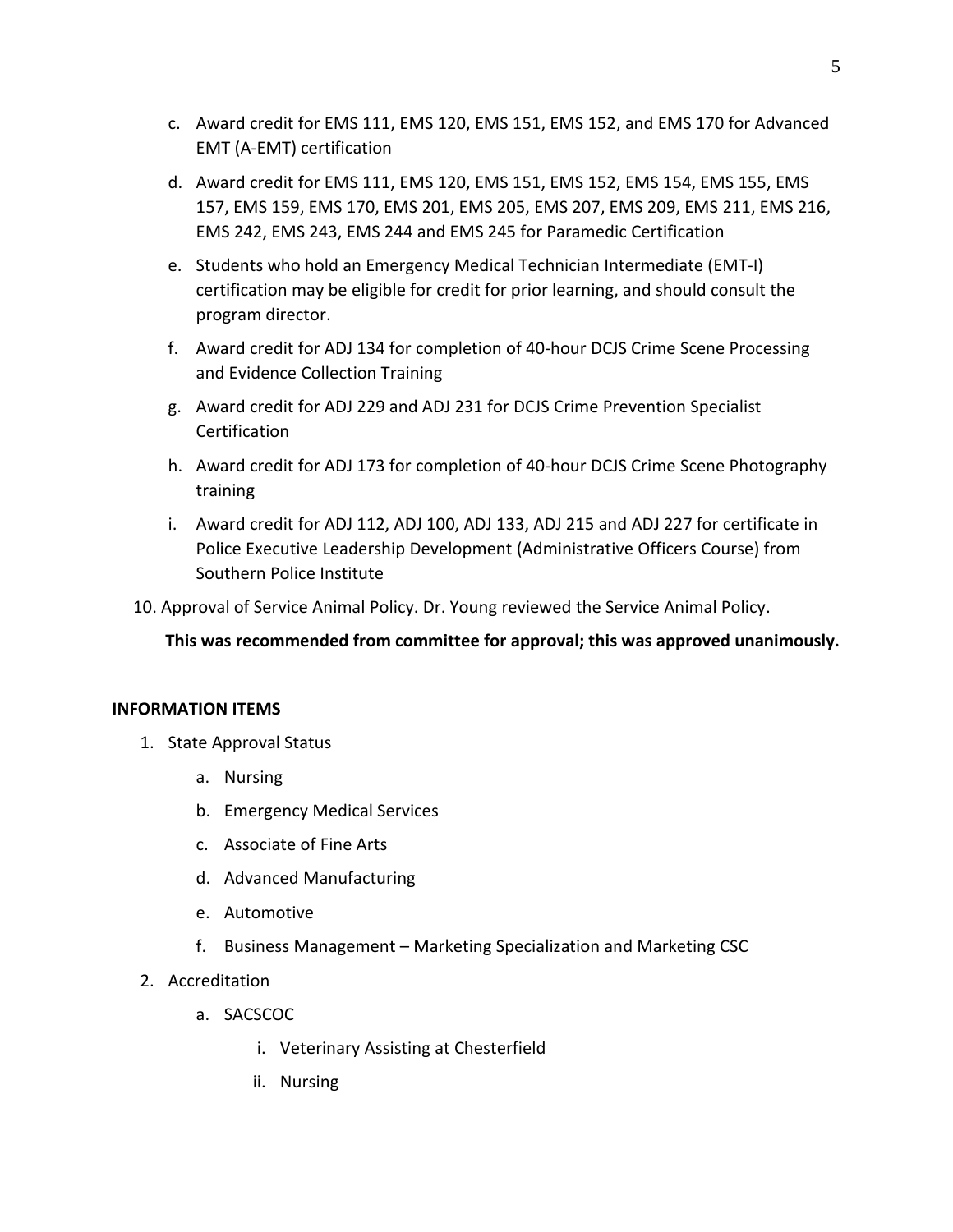- iii. Emergency Medical Services
- iv. Associate of Fine Arts
- b. Veterinary Technology
- c. Automotive
- d. Emergency Medical Services

#### **Personnel Report**

Ms. Page reviewed the personnel report on page 84.

#### **Enrollment**

Dr. Young distributed and reviewed the enrollment report noting that as of this morning BRCC's Spring Enrollment is up about 2 ½%, the first time in about 5 years. BRCC is one only three or four VCCS colleges up at this time.

# **Educational Foundation**

Ms. Kiger reviewed the reports for the BRCC Educational Foundation, noting they are optimistic about reaching the Annual Fund goal of \$125,000.

Dr. Downey noted that there has been 100% participation of both the Foundation Board and the College Board which is very helpful for the Foundation to share with the community in their fundraising efforts.

Ms. Kiger reviewed info regarding Spring Fling which is Friday, April 20 with a theme of Starry Nights.

Spring is always an especially busy time for the Foundation; Ms. Kiger reported on several events including the Thank-a-Thon, the Foundation Board retreat, which had a stewardship theme, and the upcoming Scholarship Luncheon which has over 180 registered guests.

# **Old Business**

# **Graduation**

Dr. Downey reminded everyone that graduation will be Saturday, May 12, 2018 and that Warren Wise, retired BRCC math professor will be the graduation speaker.

# **Report from the president**

Dr. Downey reported that two friends of the College had passed away recently: Frank Summers, an original board member and continued supporter and Jim Eiland, long time electronics instructor and supporter of the college.

Dr. Downey reported that the Virginia General Assembly finished the session without a budget so there are alot of questions about the budget at this point.